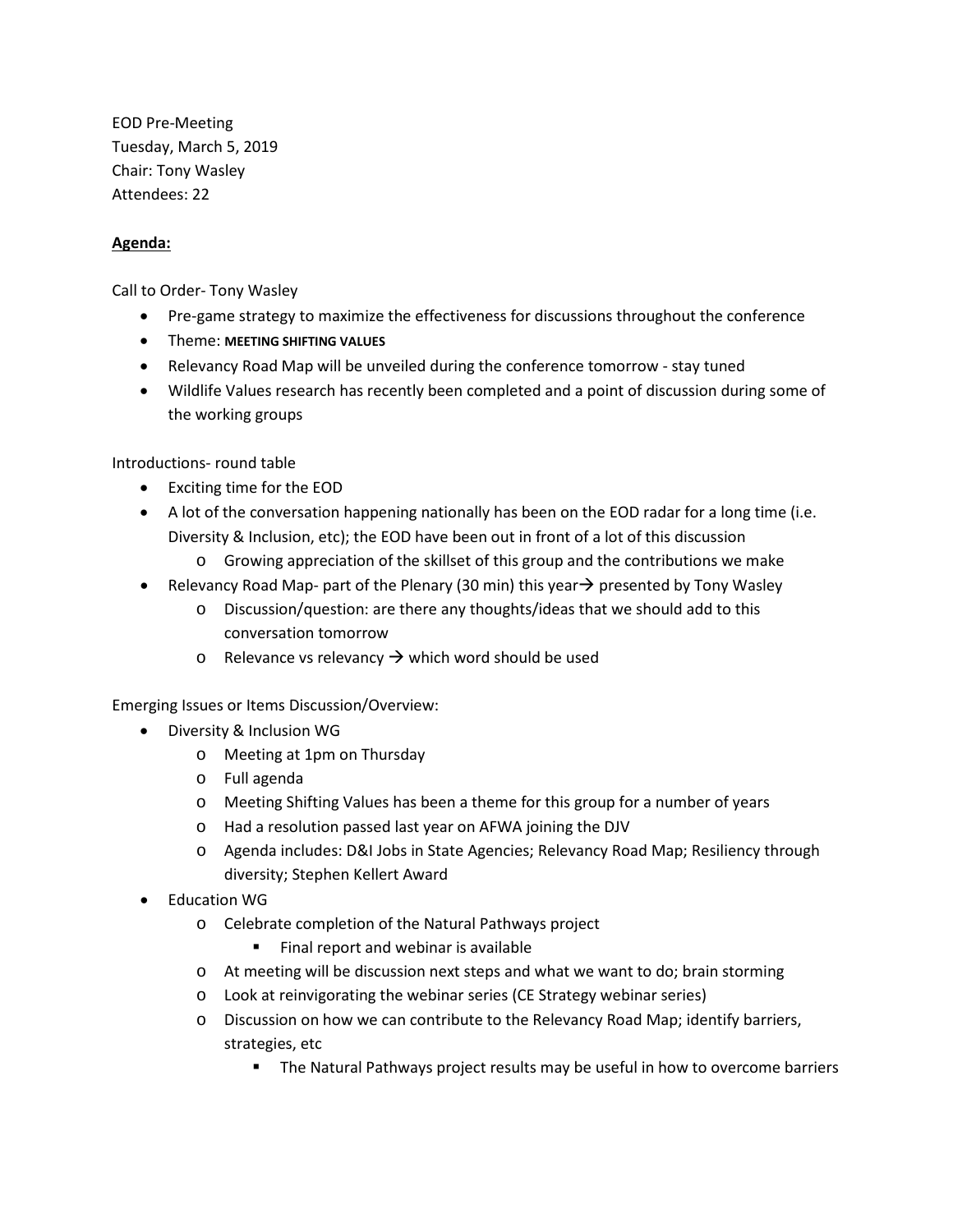- Outreach WG
	- o Official nomination of Jen W (Rusty nominated with second by Shelly) as new Chair
		- **Unanimously agreed**
	- o The Making It Last Campaign toolkit will be unveiled during the WG meeting; have extra time for that meeting
		- **Tested in 10 states; tested very well**
- Project WILD
	- o Full agenda on Thursday
	- o Report from PW staff; and specific items that Colorado is doing
	- o Discussion on PW and connection to R3 and relevance
- WVNT WG
	- o Later today
	- o This WG has been trying to meet shifting values for a long time
	- o Represent a large constituency; looking to make connection to R3 and relevancy
	- o Academy in Feb 2020 in Florida
	- o Discussion on collaboration with WDCF efforts (i.e. Citizen Science)
	- o Updates on webinar series
	- o Discussion on Nature of American Values research
	- o Tony- we should look at making connections at the Joint Meeting between TWS and AFS meeting taking place in September
		- Maybe have a RAWA booth, MIL and WVNT booth at this meeting
- Joint EOD WDCF WG
	- o Stood this group up a few years ago
		- **•** Original purpose to introduce RAWA
	- o Last Sept at AFWA meeting- decided to keep this WG for the time being
	- o Will be discussion on new focus and updating work plan; or decide if the WG should be dissolved
	- o If keeping WG then
		- need to decide on actions for the next year
		- update chairs
	- o there is an acknowledgement of crossover between the two committees  $\rightarrow$  how best to work together and/or keep each other informed…
		- make connection to the Relevancy Road Map?

## Goals of 2019

o balancing what we have in our work plans and emerging opportunities

## Other Business

o NCN submitted: Enable State Fish & Wildlife Agencies to Communicate and Implement Strategies to Increase Awareness and Better Engage Our Constituents Regarding the Benefits of State Wildlife Agencies, Wildlife, and Wildlife Management